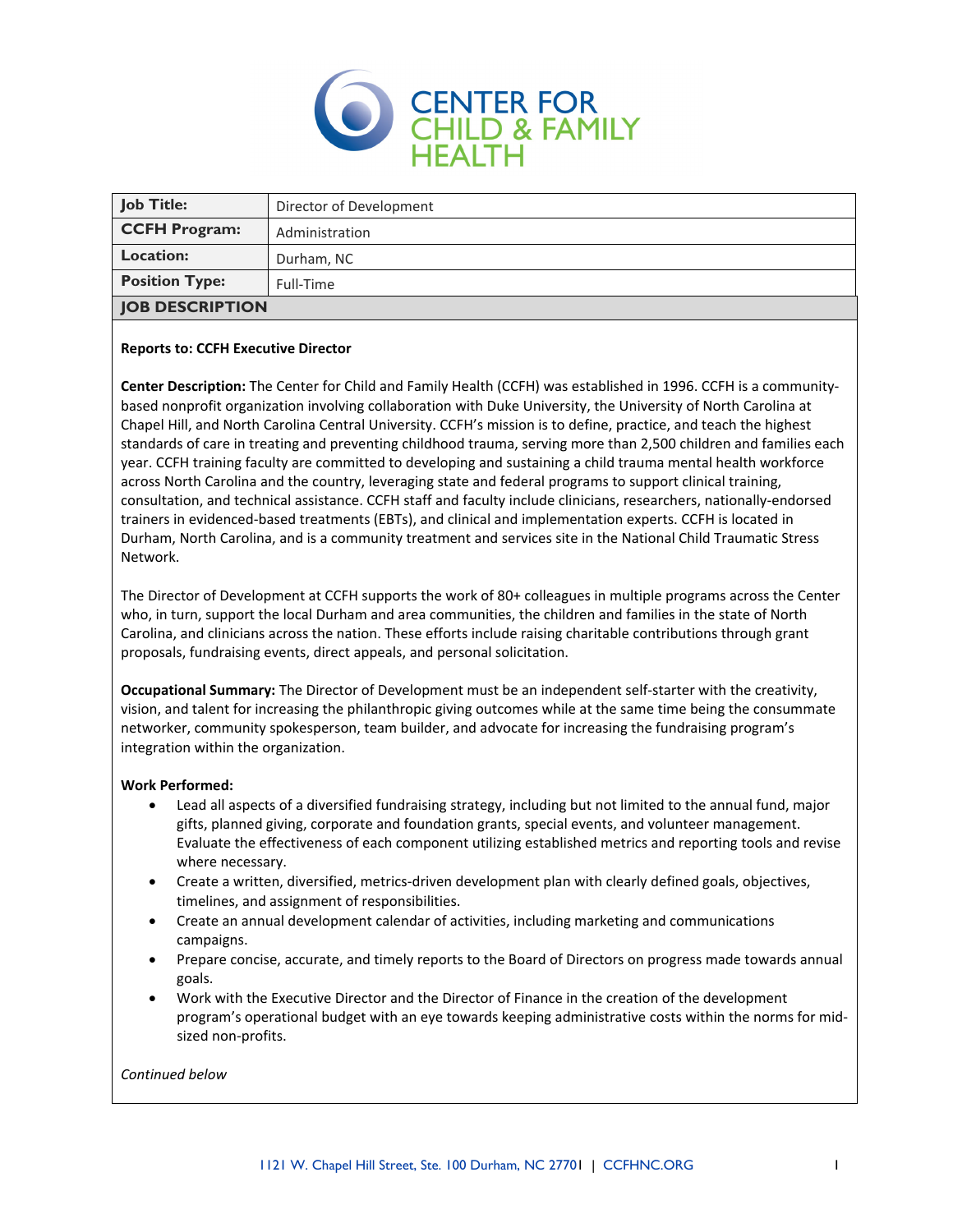

- Work with the Executive Director, Board of Directors, staff, and specialized donor groups to create a culture of philanthropy with the goal to increase the fundraising program's integration into the organization.
- Engage staff in understanding the importance of philanthropy and their participation in philanthropic efforts to the welfare of the Center.
- Manage a personal portfolio of major gift prospects and support the work of the Board of Directors to reach out to other gift prospects.
- Create or make arrangements for the creation of key communications and marketing materials including traditional print and web‐based campaigns.
- Serve as a key liaison in arranging for speaking and media opportunities for the Executive Director, faculty, and staff, and serve as a spokesperson for the organization.
- Engage with community leaders and stakeholders to enhance visibility, knowledge, and connection to the Center.
- Work with Board of Directors and CCFH leadership and staff to advocate with and facilitate relationships with community stakeholders.
- Supervise, mentor, and evaluate a staff position responsible for communications and support of development activities.
- Hire and supervise contractors as needed.
- Ensure the operational side of the fundraising program is running smoothly and effectively, including but not limited to, entering and retrieving information from electronic databases, timely and appropriate gift acknowledgements, gift acceptance policies, and aforementioned reports to the Board of Directors. Review all policies and procedures related to the development program on a regular basis and make revisions or changes as necessary.
- Actively engage in and advance diversity, equity, and inclusion within development functions and across CCFH.
- Develop a thorough knowledge of the history, major accomplishments, and challenges of CCFH, including key leaders and funders who have made a significant impact in the past and present, while maintaining a strong working knowledge of childhood trauma and the work being done by the Center in its three pillars of treatment, prevention, and transformation.

The above statements describe the general nature and level of work being performed by the individual assigned *to this classification. This is not intended to be an exhaustive list of all responsibilities and duties.*

# **Required Qualifications at This Level**

**Education/Training:** Bachelor's degree required.

# **Experience:**

- Five or more (5+) years of professional experience in a non‐profit organization, with a proven track record of fundraising success. (Success in the Triangle region of NC and/or in a mental health‐, social service‐ or medically related institution are pluses.)
- Experience in a wide range of fundraising including major gifts, planned giving, annual funds, donor stewardship, sponsorships, grants, and special events.
- Experience in managing work groups and/or volunteers.